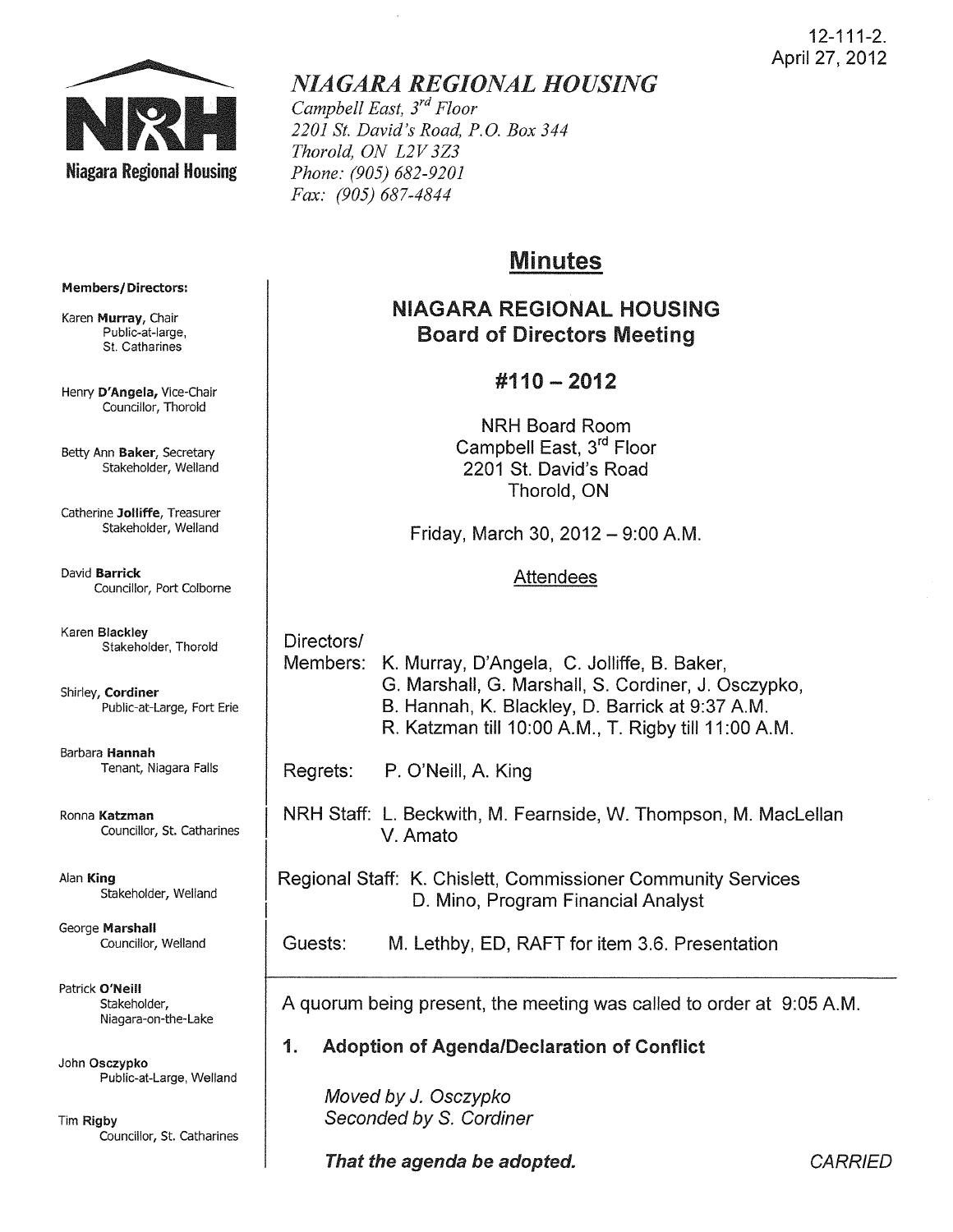## 2. Approval of Minutes

2.1. February 24, 2012 Regular Meeting

Moved by T. Rigby Seconded by B. Hannah

## That the minutes of the February 24, 2012 regular meeting be adopted.

**CARRIED** 

2.2. February 24, 2012 General Meeting

Moved by G. Marshall Seconded by H. D'Angela

That the minutes of the February 24, 2012 General meeting be adopted.

**CARRIED** 

## Business Arising

2.3. There was no Business Arising

## 3. New Business

#### 3.1. Broadoak Acquisition of Land - Phase 2 - Ontario Infastructure and Lands Corp. Financing Proposal and Borrowing Resolution - Report 12-110-3.1.

M. Fearnside Manager Housing Programs reviewed the report advising that the estimated costs of \$4.5 mil related to the construction of Broadoak phase 2 will be financed through Ontario Infrastructure and Lands Corporation. An external legal firm will review the security requirements to ensure NRH is protected.

Moved by S. Cordiner Seconded by B. Baker

That Niagara Regional Housing Board of Directors:

- 1. Approve the financing proposal provided by Ontario Infrastructure and Lands Corporation (OILC) in respect of the financing for Broadoak Phase 2; and,
- 2. Adopt the Borrowing Resolution for the specific financing through OILC; and
- 3. Authorize the Board Chair and Vice-Chair to sign the financing agreement once finalized.

**CARRIED**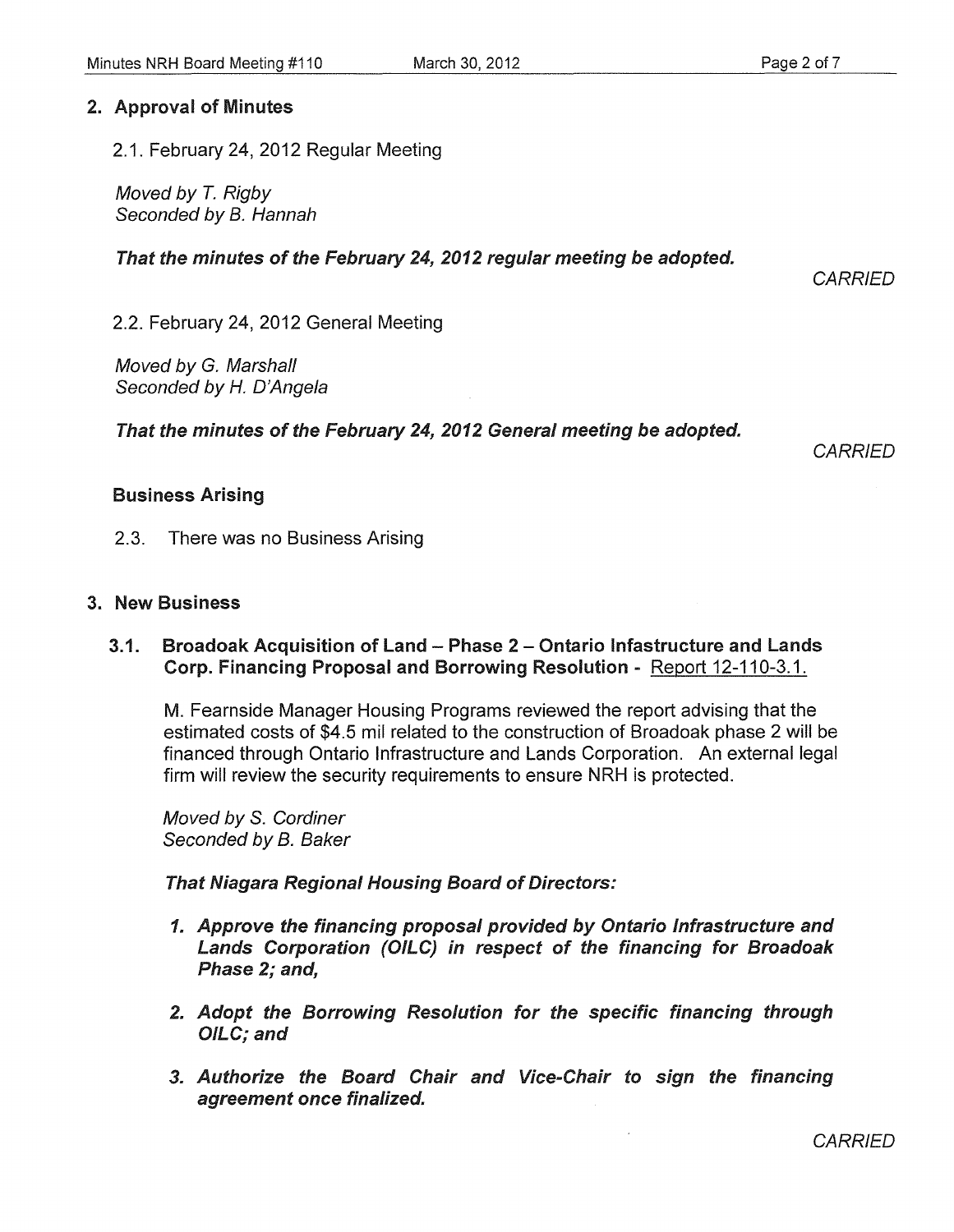## 3.2. Bill 140 - Housing Services Act Local Rules - Rent Geared to Income (RGI) Eligibility  $-$  Report 12-110-3.2.

Moved by *T.* Rigby Seconded by H. D'Angela

That Niagara Regional Housing Board approves new local rule related to RGI eligibility under the Housing Services Act (HSA).

**CARRIED** 

## 3.3. Family Support Worker Pilot - Report 12-110-3.3.

There was much discussion regarding this report as M. Maclellan, Manager, Housing Operations reviewed it with the Directors. It was noted that a small number of NRH tenants were assisted in receiving child and spousal support. Although increased tenant income resulted in increased rental revenue, the costs of the program far exceeded rental revenue gains.

Community Services and NRH do not have the funding to continue this program. A resource package will be developed for applicants when they apply that direct them to services/agencies who will assist with accessing spousal and child support.

Moved by H. O'Angela Seconded by S. Cordiner

That Niagara Regional Housing Board of Directors approves the suspension of the Family Support Worker Pilot and that staff determine in 6 months time if resources allow for re-introduction of the program.

**CARRIED** 

Action by: M. Maclellan

## 3.4. 2011 Financial Statements - Report 12-110-3.4.

The 2011 Financial Statements prepared by KPMG were reviewed with the auditor at the March 26, 2012 meeting of the NRH Executive/Audit Committee and are recommended by the Committee for Board approval.

Moved by G. Marshall Seconded by B. Hannah

That the Niagara Regional Housing Board of Directors approves the 2011 Financial Statements as presented.

**CARRIED**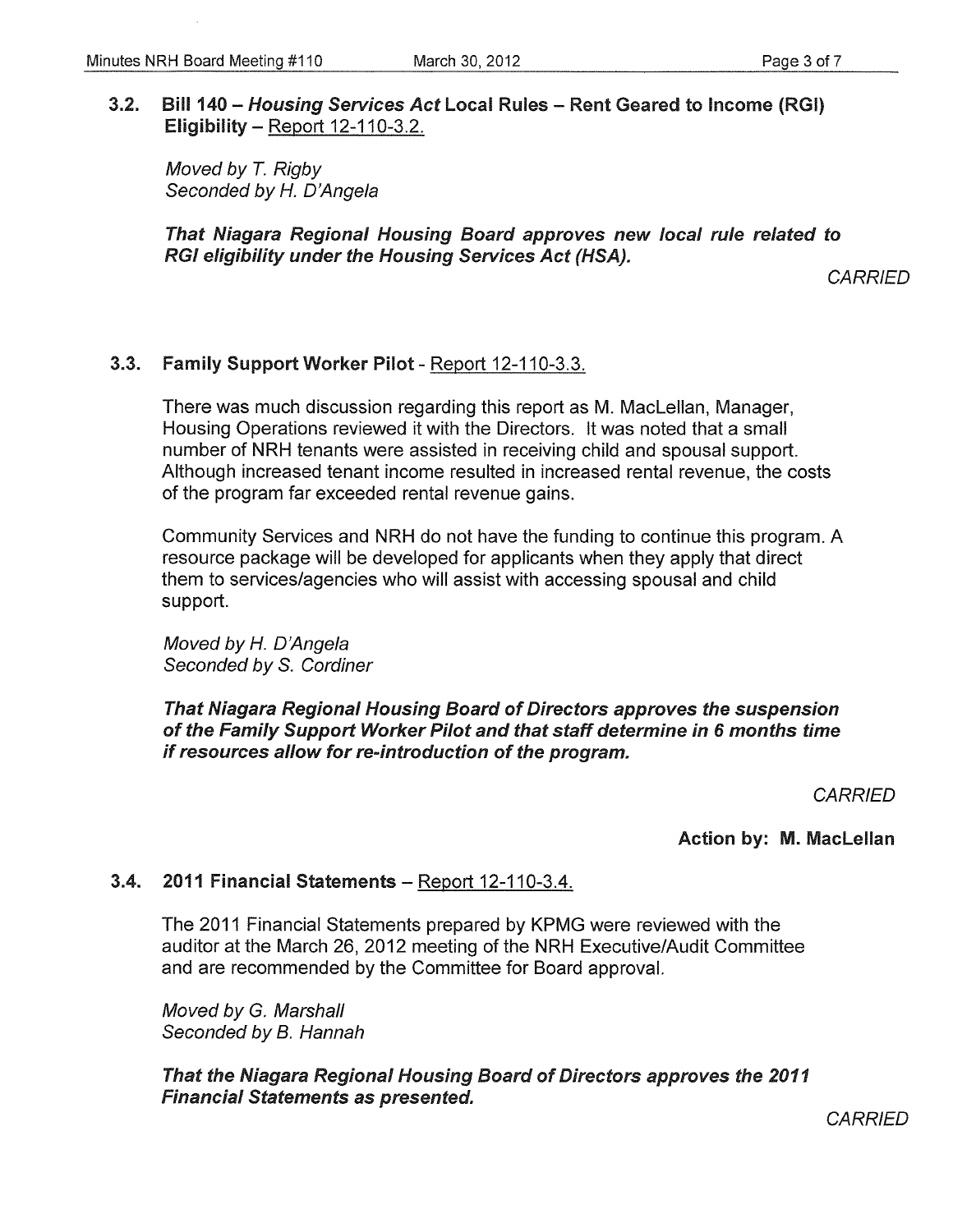#### 3.5. Inventory of NRH Community Houses - 12-110-3.5.

W. Thompson, Resource Unit Manager, explained that programs and services in NRH Community Houses are tailored to the specific needs of each community.

D. Barrick joined the meeting at 9:37 A.M.

Throughout the year, NRH partners with a long list of community agencies, whose programs and services are delivered at no cost to NRH.

Summer programming has been delivered through a contract with the RAFT for the last two years. In 2012, summer programs will be delivered by the RAFT in Manchester, Old Pine Trail, Rykert and Warden/Waters, by Faith Welland in McLaughlin and by the Multicultural Centre in Bowden.

Since funding has been reduced to many agencies, the Directors suggested that staff consider submitting a joint application with another agency for a Trillium grant.

Moved by K. Blackley Seconded by J. Osczypko

#### That the NRH Board receives this report for information purposes; and, that it be referred to the brainstorming session on Community Economic Development.

#### **CARRIED**

A lengthy discussion ensued. S. Cardiner, B. Baker, K. Blackley and R. Katzman volunteered to sit on the new committee. A scoping session will be scheduled for the  $2^{nd}$  or  $3^{rd}$  week of April. Staff will provide an inventory of agencies and programs currently being provided in NRH communities. S. Cordiner offered to host the meeting at the Children's Safety Village.

K. Chislett will discuss with her staff, requesting a volunteer from Community Services Department.

Action by: W. Thompson

10:00 AM. - R. Katzman left the meeting.

All agreed to a short recess and were invited to partake in refreshments provided in honour of NRH's 10<sup>th</sup> anniversary. A chart of anniversary events that will occur throughout year was distributed.

The meeting reconvened at 10:10 A.M.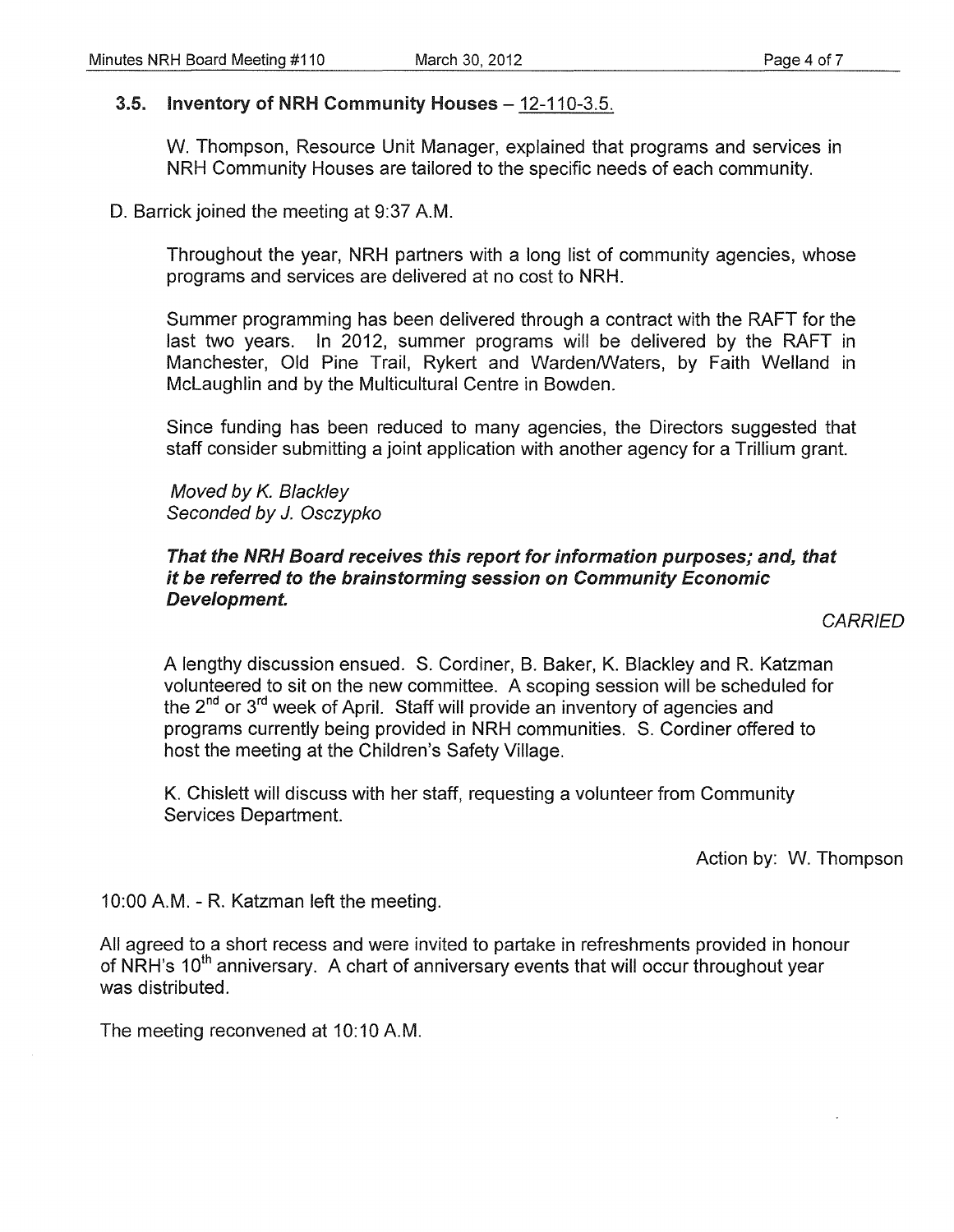## 3.6. RAFT Presentation - Rykert/Old Pine Trail Update - Report 12-110-3.6.

Mike Lethby, Executive Director, Niagara Resource Service for Youth (The RAFT), provided an in depth report on the work undertaken to date relating to the Intensive Community Development program at 59 Rykert Street, St. Catharines and 10 Old Pine Trail, St. Catharines. A sheet displaying Community Demographics and Survey Respondent Demographics was distributed.

Mr. Lethby explained the methodology used and the survey results of the environment in each community. Although both are family communities they had very different outlooks in some areas. Both require more than just after school programming. Community Connectors will work with schools, police, city and church groups and ensure flexible planning that addresses changing needs and promotes healthy communities.

Moved by B. Hannah Seconded by S. Cordiner

## That the Niagara Regional Housing Board of Directors receives the presentation and report for information; and, that it be referred to the brainstorming session on Community Economic Development.

**CARRIED** 

Action by: W. Thompson

- T. Rigby left the meeting at 11 :00 A.M.
- 4. Closed Session  $-11:00$  A.M.

Move by G. Marshall Seconded by B. Baker

That the meeting move into closed session to consider information of a confidential nature relating to Litigation or potential litigation, including matters before administrative tribunals, affection the municipality or local board - update re: Housing provider

**CARRIED** 

Move by S. Cordiner Seconded by K. Blackley

That the Board rise with report.

**CARRIED** 

Moved by G. Marshall Seconded by *H.* D'Angela

That the Niagara Regional Housing Board of Directors approve the removal of this item from the Action List. The contraction of the Action List.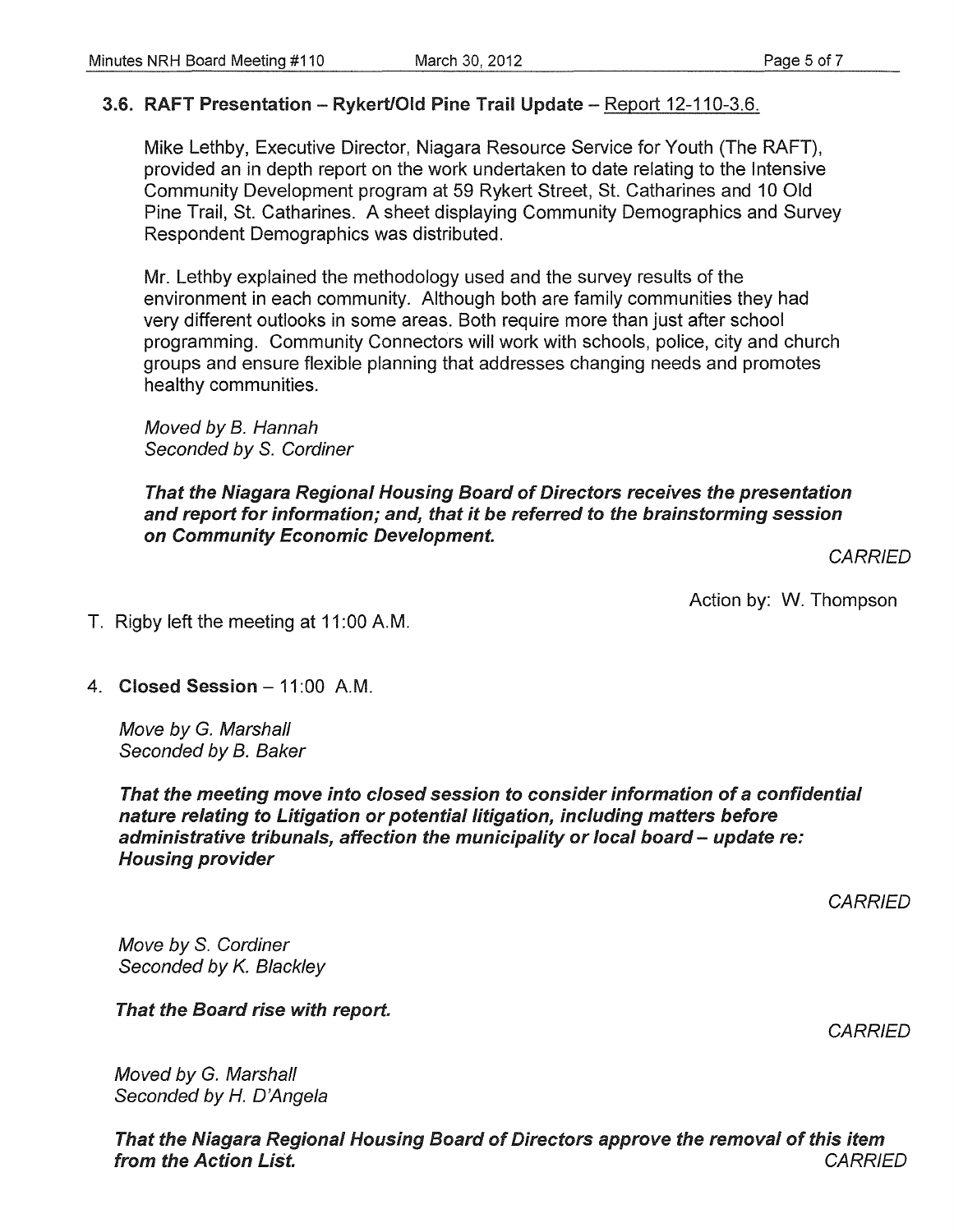## 5. General Manager's Report

Nothing further to report.

## 5.1. Financial Statement as at December 31, 2011 - Report 12-110-5.1.

Provided for information; approved in item 3.4.

## 6. Chair'S Report

No report.

## 7. Committee Reports

- 7.1. Executive Committee, Karen Murray, Chair No approved minutes.
- 7.2. Governance Committee No minutes.
- 7.3. Investment Committee, H. O'Angela, Chair No minutes.
- 7.4. Applicant/Tenant Appeals Committee Minutes of the February 21, 2012 hearing were provided for information.
- 7.5. Tender Awards Committee, A. King, Chair No minutes.
- 7.6. Tenant Advisory Group, B. Hannah No Minutes of the quarterly meetings.
- 7.7. Housing Provider Advisory Group, C. Jolliffe, Chair No minutes.
- 7.8. Community Advisory Group, B. Baker, Chair No Minutes.

## 8. For information

8.1. Action Items from Previous Meetings